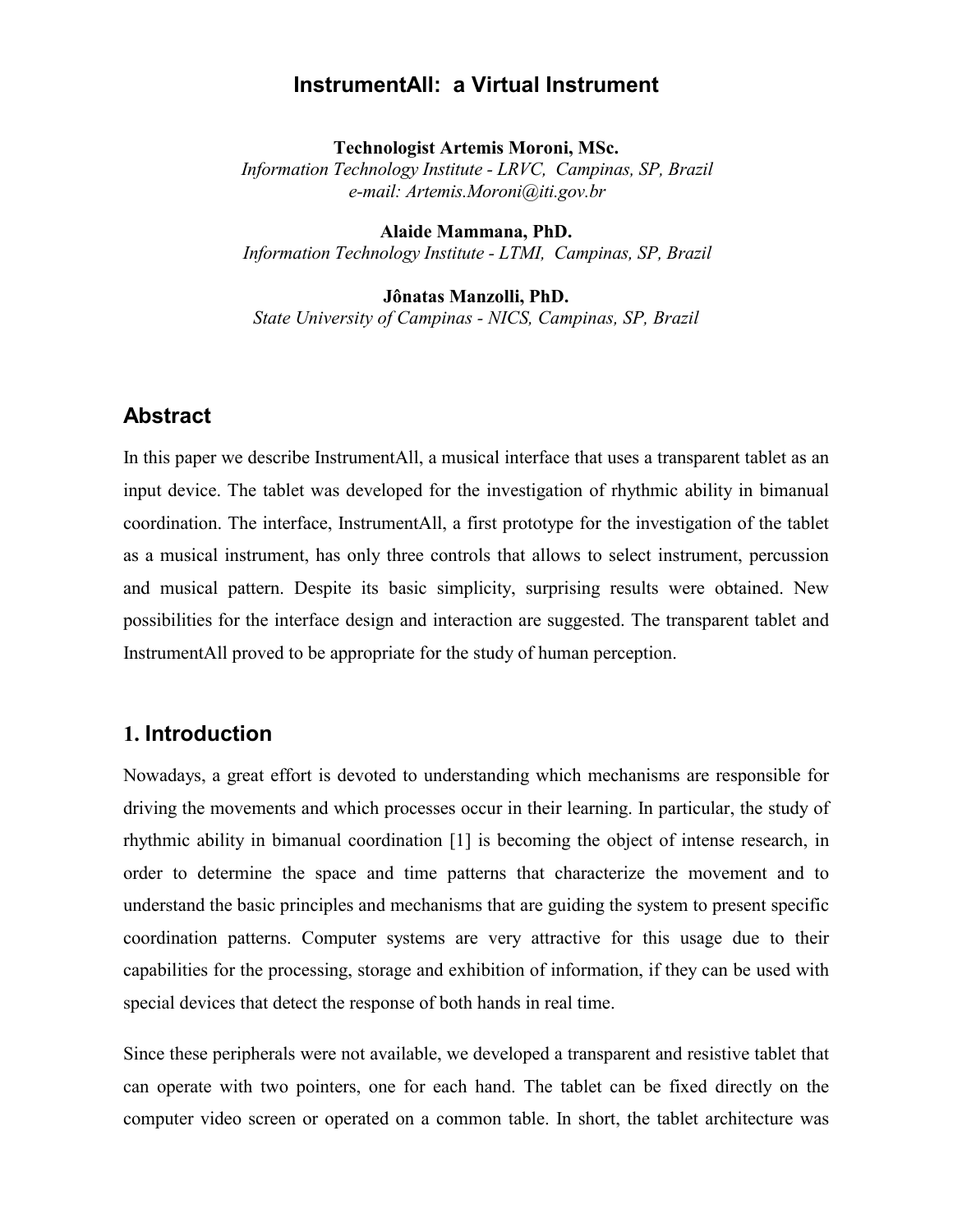conceived so that it may be connected to any equipment with an RS232 serial interface, which makes the software development very easy.

Besides the device driver, the development includes software for the specific application in the rhythmic ability investigation in bimanual coordination, RitSens [2]. RitSens produces static and dynamic, visual and oral stimuli, allowing the determination of the spatial and temporal right and left hand responses. The visual stimuli consist of targets with shape, size, distance, orientation and colors that can be defined at each test and presented in the computer screen. The system allows the determination of the initial and final time for the user response time. For each response, the time and the x and y coordinates of the touch are registered, both for the right and the left hand. In this way, the temporal and spatial patterns produced by the user may be analyzed.

In its preliminary version RitSens worked with the common sound library available in the computer, but in the last version a MIDI driver was added so that any MIDI sound program can be related to an aural stimulus and played. The operation with the MIDI protocol opened the possibility of the transparent tablet as a musical instrument, fixed on the computer display, or played on a common table. To active this goal, a new software named as InstrumentAll, was developed to be used as a musical interface. This first prototype was approached as a demo, exploring the tablet possibilities to produce musical events in real time. Despite its basic simplicity, surprising results were obtained.

Next, we describe the transparent tablet and how InstrumentAll arose. Following, we approach how the system hardware and software can be applied in the study of human perception.

## **2. The transparent tablet**

The transparent tablet [3] was made with rectangular plates of calcium-sodium glass, with dimensions of up to 15 inches diagonal and 2 or 4 millimeters width. These dimensions can be easily customized. The glass plates are covered with a thin film of tin oxide and the plates of conductive glasses are mounted in a light frame, that can be easily fixed on computer screens. This assembly also allows the tablet to be used on a table.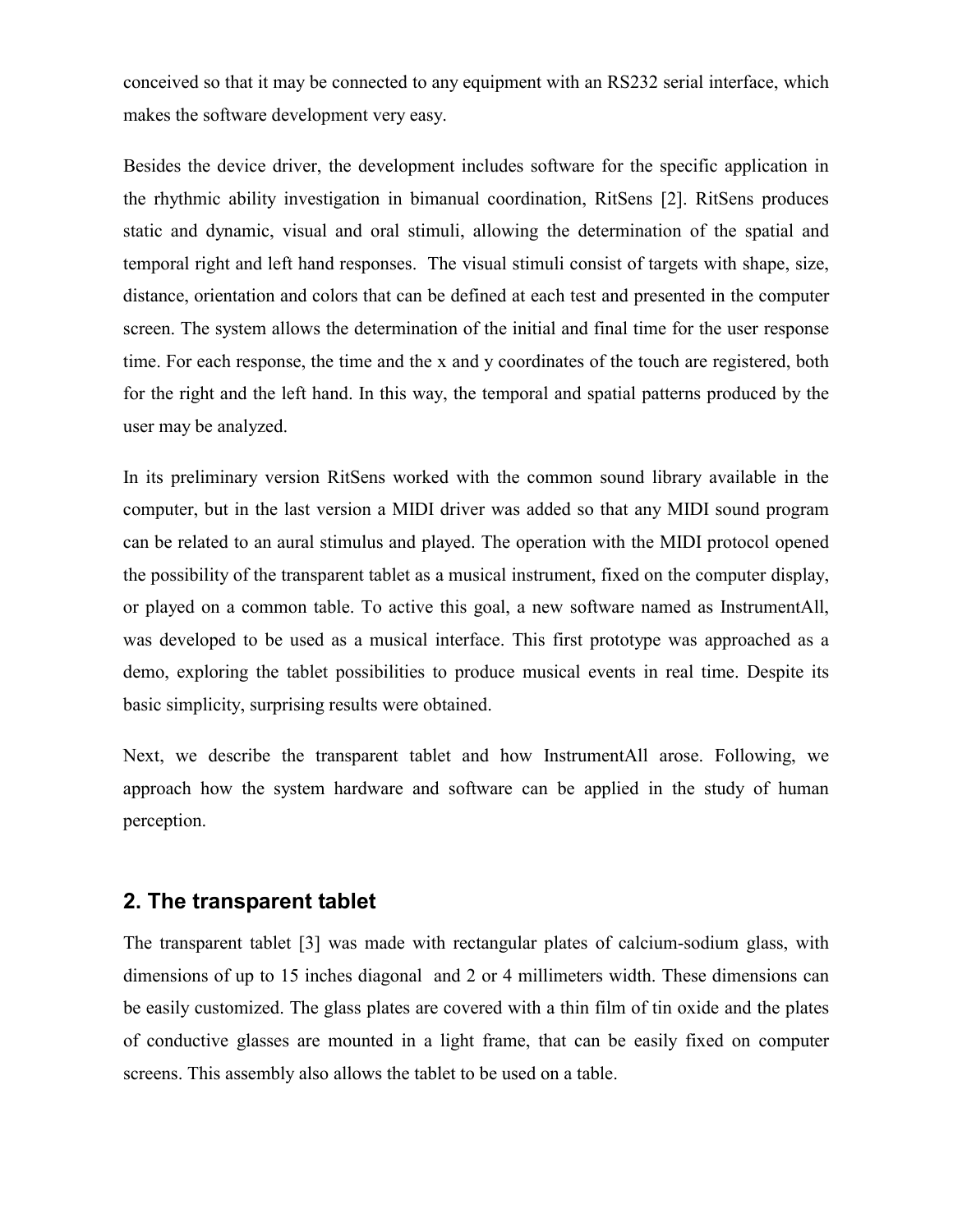Electronic commutators are applied to independently feed the resistor in the x and y directions, isolating the horizontal and vertical contacts of the plates with diodes uniformly distributed around it. The input of the coordinates occurs when a pointer, or conductor pen, directly touches the transparent film. When a DC tension is applied, the pen input tension is translated into (x, y) coordinates. A special graphite pen was developed in order to reduce the friction with the surface of the conductor and transparent film.



**Fig.1. RitSens and the transparent tablet being operated.**

In short, the tablet architecture was conceived so that it may be connected to any equipment with a standard RS232 serial interface, which makes the software development very easy.

# **2.1 The Musical Interface**

The use of the General MIDI Standard allowed the use of several MIDI programs. In this version, we used the serial interface previously designed for the study of rhythmic abilities to produce a sequence of music events ordered as trajectories of a harmonic buffer. In this application, the sound responses are determined by the touches on the tablet. The system allows the determination of the initial and final time for the user response time. For each response, the time and the x and y coordinates of the touch are registered, both for the right and the left hand. In this way, the temporal and spatial patterns produced by the user may be analyzed.

The musical interface is depicted in Fig. 2. At right, there is a square region, or electronic pad, which is associated to the tablet area. The left and right of the electronic pad are associated to sound control regions. These regions allow to selecting the MIDI program (music instrument) (top), percussion sounds (middle), and musical pattern or pre-defined musical trajectories (bottom). The selection occurs by touching the region with the pointer. In this first prototype,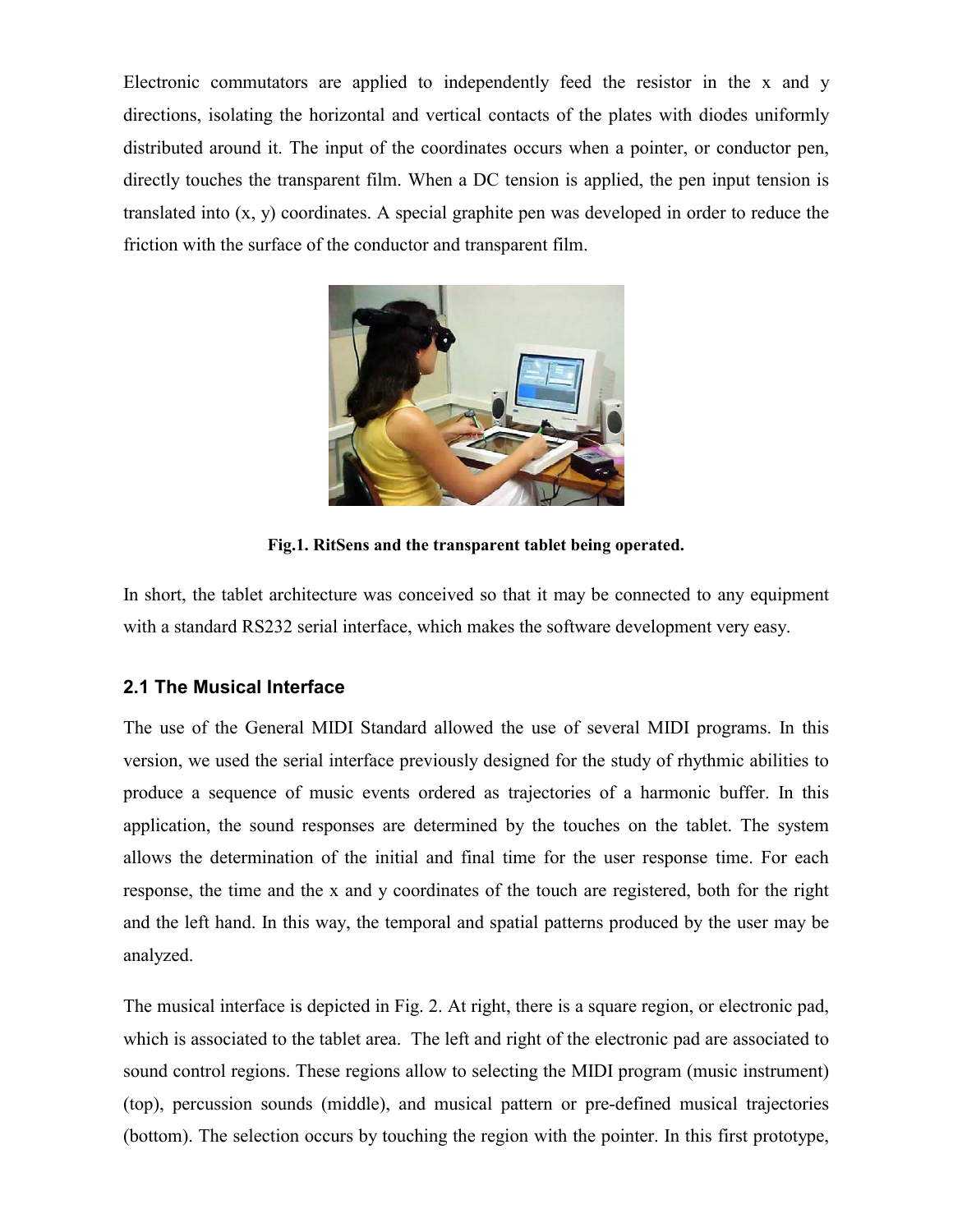the interface was designed just to try the possibilities of the tablet as a musical interface. When the touch occurs in the performance region, a random-walk procedure to produce a trajectory in a pre-defined musical and the pair  $(x,y)$  is associated to MIDI Note and Velocity respectively. This selection allows the user to listen to the instrument selected in the General MIDI table. Similarly, when the touch occurs in the percussion region (drummer) a percussive sound is heard.



#### **Fig.2. The musical interface.**

The pattern selection procedure is associated to the performance region (middle region). In this first prototype there are three patterns available. The first one was associated to chords performed by a steal string guitar. A sequence of chords is related to columns in the transparent pad, and a touch in the column produces the chord in the loudspeakers. There is a different sequence associated to each musical pattern.

To create a visual feedback, when a touch occurs, a line is drawn connecting the touched point with the previous one. There is also an association of colors: red to left and blue to the right pointer. This pattern of colored lines can be interpreted as a sketched partitur in the computer screen. The coordinates of the touched points, as well as the touch duration are displayed in the fields at left, but these are information for checking the device, they are not relevant to the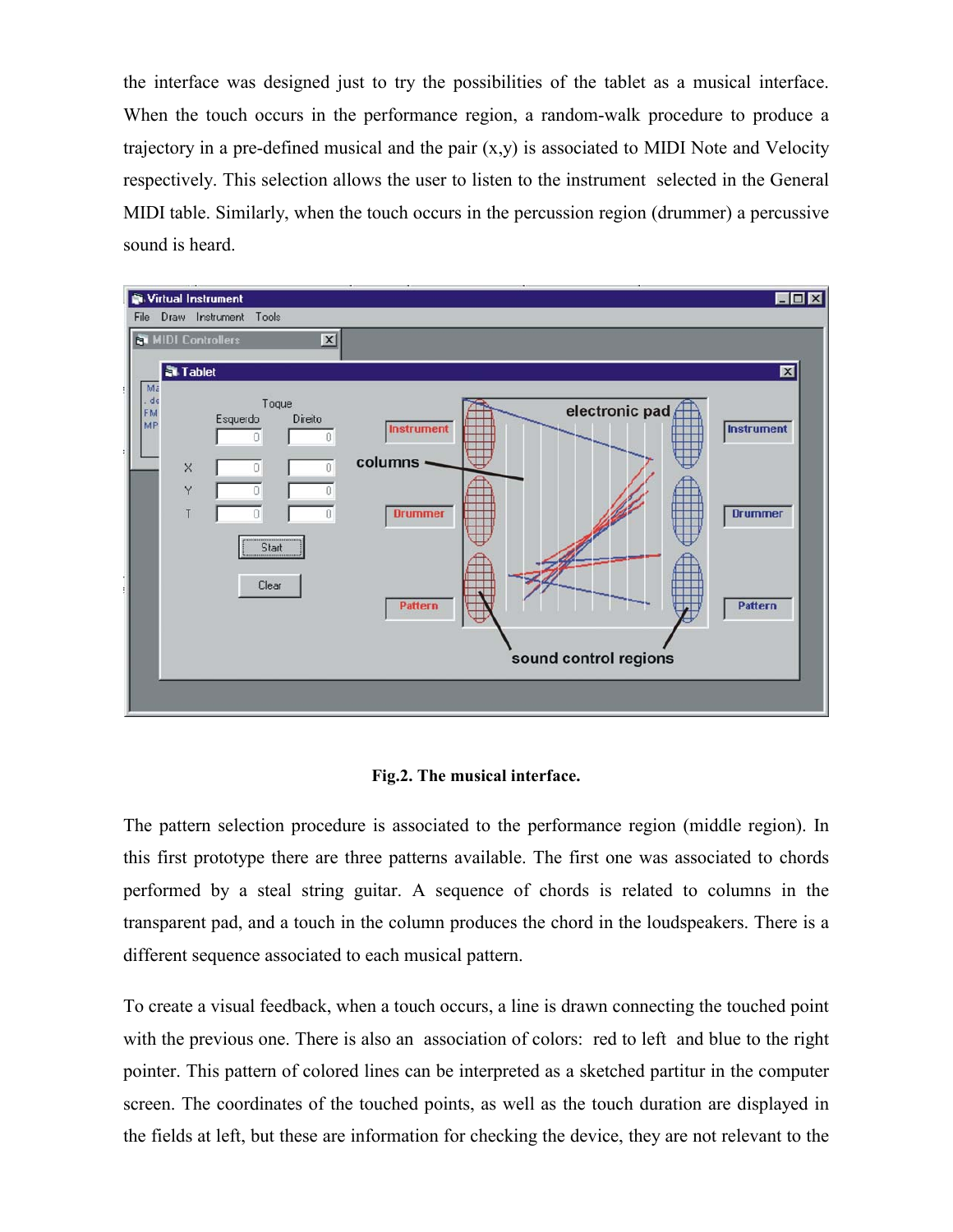sonic judgment of the musician. Neither all the available instruments in the MIDI board were suitable to the few control functions of the interface. Long voices instruments, like flute, for example, "play" indefinitely if not stopped.

### **2.2 InstrumentAll**

The musical interface and the tablet were presented in academic, scientific and commercial events, instigating a lot of curiosity in each community. While interacting with the system, a sketched score arose in the computer screen. In a first moment, people explored this new "instrument" trying to understand it. But after exploration, some people with musical skill found a set of parameters to play comfortably, and started to produce interesting musical sequences. Some players were driven to the music itself, the images appeared in the screen as a secondary result of the performance. Others, players were driven by the images, exploring visual patterns, and the music was a consequence of this exploration. New possibilities for the interface design were delineated, operating with only one instrument associated to the tablet region and with different features mapped in different regions, until a possible whole orchestral configuration of instruments. Similarly, new possibilities of interaction emerged, through lines, regions and even animation, using "dynamic scores", in which the characteristics of the tablet regions could change with the time. InstrumentAll emerged, as a Virtual Instrument for All, or at least almost all, since it is very easy to interact with it.

### **2. 3 Acquiring judgement**

Musicians compose for many reasons: for pleasure, because the pianoforte happens to be open, for expressing feelings, for no reason whatsoever. But what if the artist claims to address no audience - not even himself? The work may still be of aesthetic value for those who happen to appreciate his purposeless output. In the limit, suppose that some randomly musical generated items are judged by an audience in terms of their aesthetic values [5]. Some scores are better than others. These are selected and mutated to yield new items. This process continues until results of sufficient value have evolved. But this natural evolution of art is too slow and cumbersome. Why not monitor the successive judgments of the audience, characterize their expressed values, or acquiring judgement, then simulate this objective function in order to efficiently search the immense space of possible items for those that are of sufficient aesthetic value for that particular audience? The more homogeneous the audience,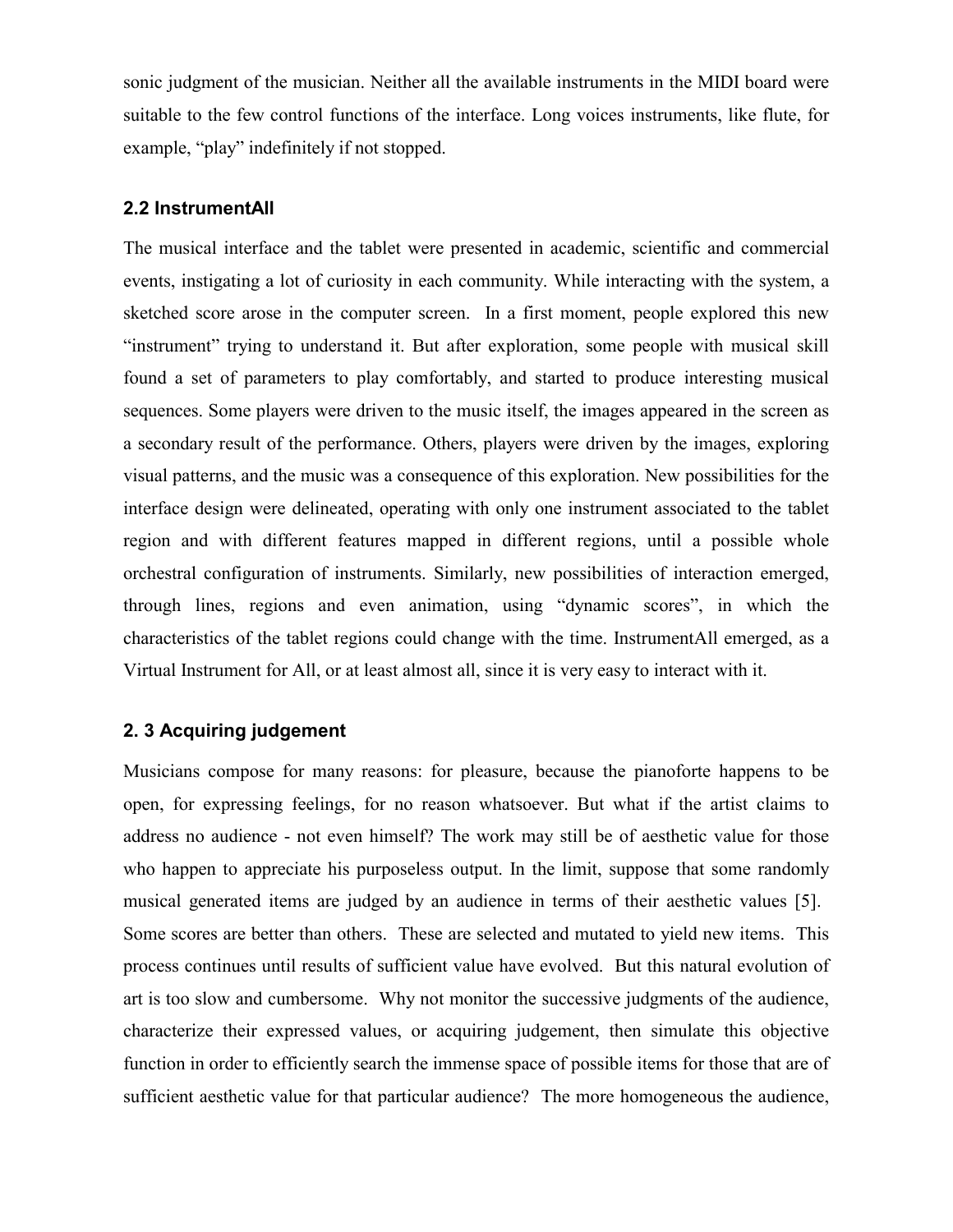the easier this should be. On the other hand, if the audience is so diverse that there is no common aesthetic value, the attempt to capture this policy will fail [6].

Like Vox Populi [7], which was designed to be flexible enough for the user to modify the music being generated, InstrumentAll is appropriate for the study of human perception, because the choices, interactively made by an user working as an musician can be recorded. These choices can then be applied to train neural networks, which in turn may be used in composing systems. The generated aural and visual patterns hold the promise of recovering information that could be used to model a sequence or cognitive structure that underlies a musical design.

## **3. Conclusion**

InstrumentAll is a musical interface inserted in the context of the computer interactive composition. It includes those applications that use the computer in the frontier between an instrument, in which the user "plays", and a compositional tool, in which the user tries, looking for a varied and stimulating sound material. Nowadays, we are confronted to new musical technology that links the creation of a piece of music to the performance. Play and create, at the same time. Instead of producing complex grammar to control the act of create music at a macro level, the real-time interaction leads to a process of dynamic and evolutionary creation. In music history there was always a space for improvisation, since the Bach organ improvisations to a Jam session nowadays. Nevertheless, graphic power connected to appropriated hardware, can be used in new performance situations. This is the main challenge of the research presented here addressed by creation of the InstrumentAll.

It is interesting to verity that InstrumentAll allows the creation of different musical interfaces that can fit an instrument, a set of instruments or even one or several orchestras. These interfaces may be programmed in order to accommodate different composition paradigms, already existing or demanding to new ones. In the first interface created for InstrumentAll, few features allowed nice musical sequences to be played using the tablet, highlighting its potential as a musical environment. Moreover, because of its two pointers the tablet is easily related to percussion instruments, providing the physical manipulation that lacks in most of computer musical environments. People play music gliding the pointer on the glass, the touch sensation is very nice. The movement lines are shown in the computer screen through